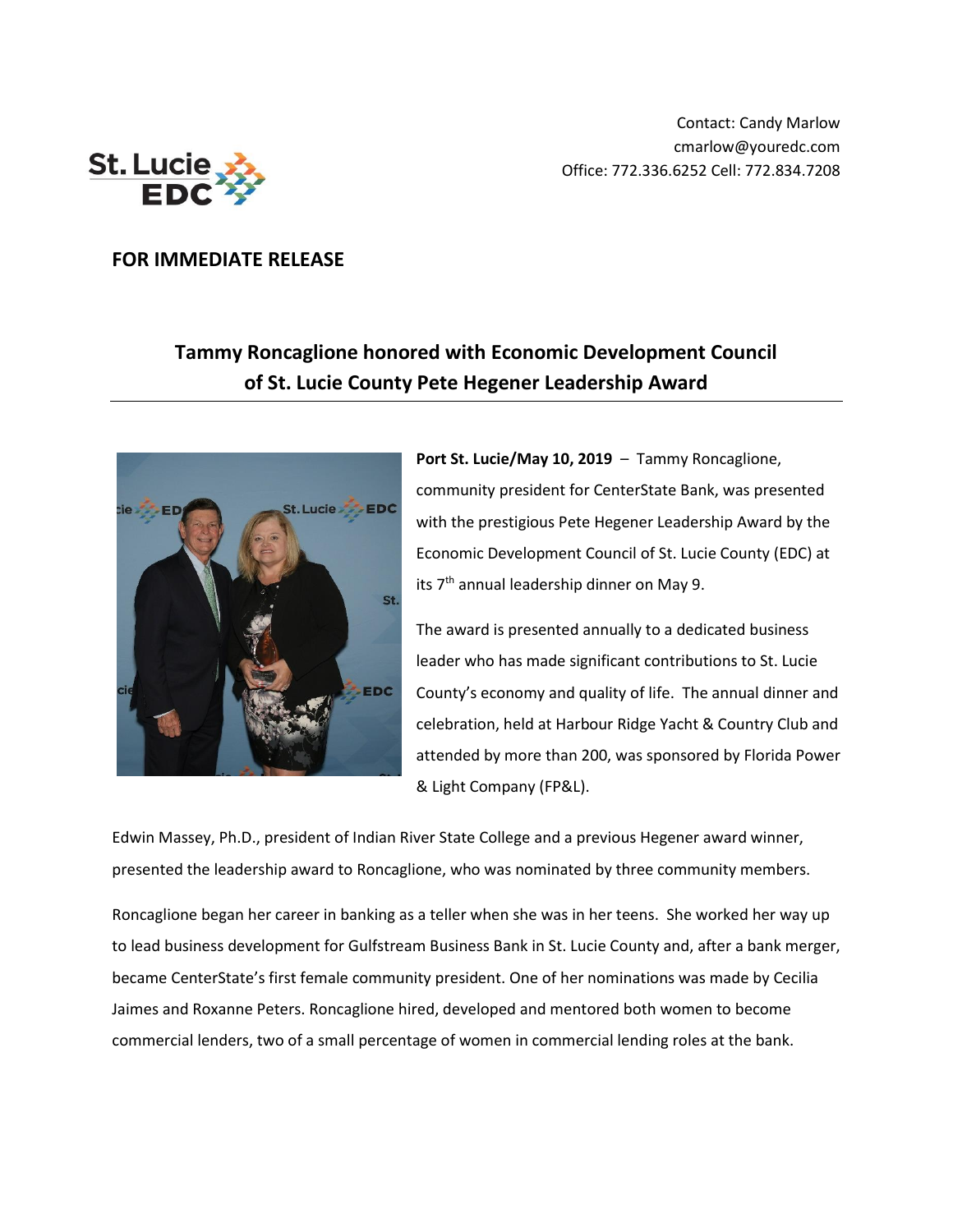"Everyone that has worked with her or alongside her would agree that Tammy's willingness to help is second to none. Her efforts have helped invaluably in the continued growth of St Lucie County," wrote Jaimes and Peters.

Both nominations cited Roncaglione's significant leadership in the formation of the Treasure Coast Manufacturers Association (TCMA) in 2016. The TCMA created a forum for local manufacturers, identified their challenges and opportunities, and created outreach and awareness events such as guidance counselor tours, county commissioner tours and lunch and learn sessions, as well as programs such as the Workforce Bootcamp for recent high school graduates.

EDC's Pete Tesch stated, "Tammy has been a relentless advocate for manufacturing in St. Lucie and the Treasure Coast. Along with her leadership with TCMA, she has rigorously promoting this vitally important industry sector. Tammy has done much to positively reshape our economic development strategy and local government priorities regarding new and expanding industry. As a result, The St. Lucie MSA (Metropolitan Statistical Area) had Florida's third fastest annual job growth rate in the manufacturing sector in March of this year."

"Tammy is a visionary leader both within the bank but also within St Lucie County," wrote Scott Deal, president and CEO of the Maverick Boat Group, in his nomination. "In addition to the leadership role Tammy demonstrates on a daily basis overseeing all the St. Lucie County operations for the CenterState Bank, Tammy has also been active with several community organizations, such as CASTLE, as well as being a board member of the Economic Development Council of St. Lucie County, where she directed the formation of the Treasure Coast Manufacturers Association. Tammy is trusted by colleagues, clients and local businesses advisors. She is a role model in her leadership within CenterState Bank as well as her nonprofit organizations."

The EDC leadership selection committee selected Roncaglione as the nominee who most embodies the leadership and community mindfulness of the award's namesake, Pete Hegener, from a field of 13 nominees and five other semi-finalists: Amy Brunjes, Florida Power & Light; Rob Lord Jr., Cleveland Clinic Martin Health; Joey Miller, St. Lucie Battery & Tire; Upendo Shabazz, Allegany Franciscan Ministries; and Howard Tipton, St. Lucie County.

In addition to FP&L's presenting sponsorship, other leadership dinner award sponsors were Oculus Surgical, PGA Golf Club, Realtors® of the Palm Beaches and Greater Fort Lauderdale, Bank of America,